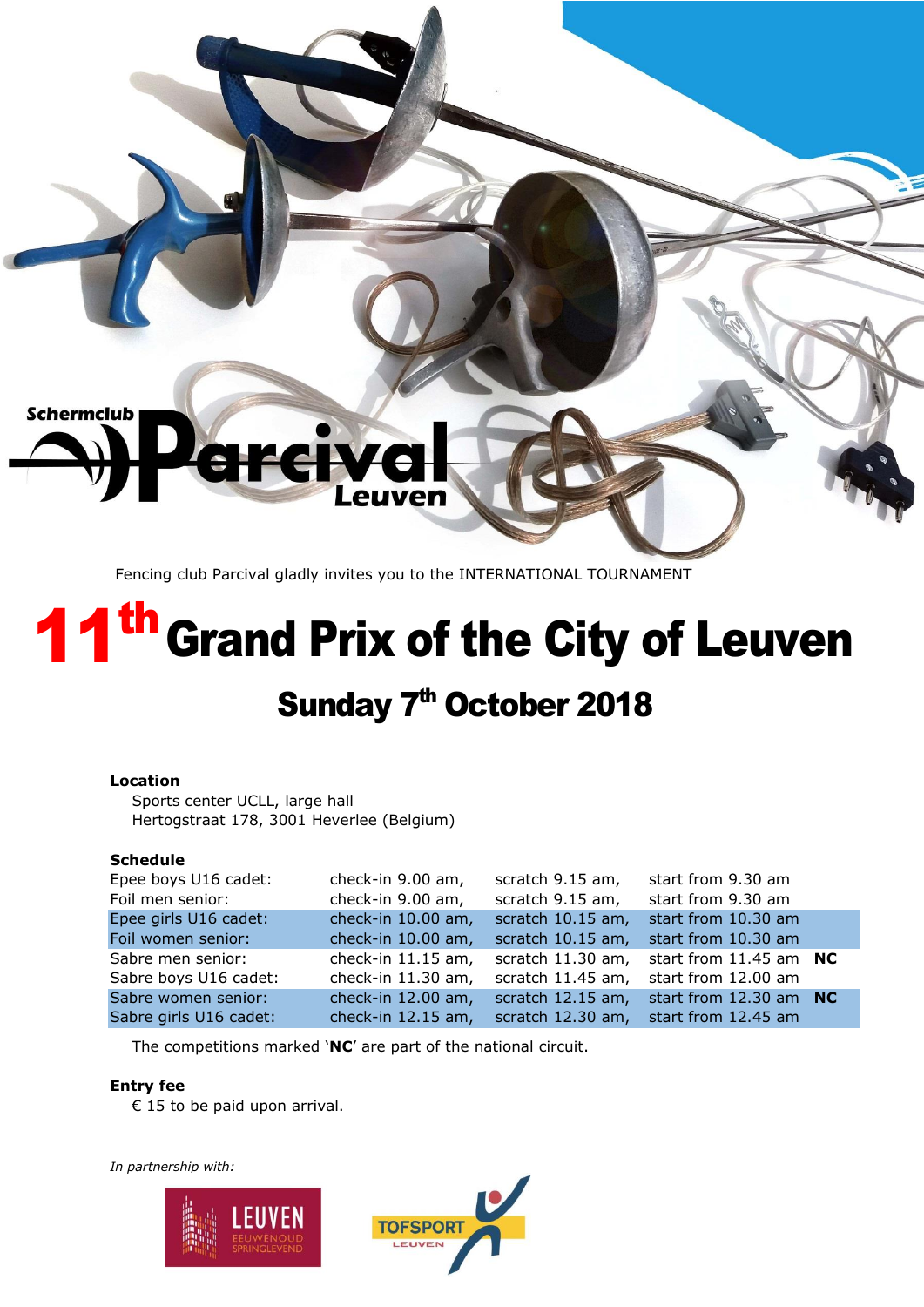### **Competition format**

One or two preliminary rounds of pools, followed by direct elimination. For the competitions of the national circuit some fencers will be eliminated following the preliminary rounds.

#### **Equipment**

The fencers' equipment must be compliant with the rules stated by the Vlaamse Schermbond:<http://www.vlaamseschermbond.be/?q=materiaalrichtlijnen> **Attention: the hall may only be entered with white-soled sports shoes!**

### **Participants/ Categories**

The tournament is open to the categories Boys and Girls **U16 cadets**, and Men and Women **seniors**. Juniors and U16 cadets (born 1999 – 2004) are allowed to fence with the **seniors**, and U13 youth (born 2005 – 2006) can fence with the **U16 cadets**. Participants can only register for a single category and cannot change categories on the day itself. All participants must be in possession of a valid (inter)national license.

If a category has fewer than 5 participants registered, the organization reserves the right to cancel the competition for that category.

In that specific case sabre cadets are allowed to change category for the seniors' competition.

#### **Referees**

When entering 3 fencers on the same weapon (or 4 fencers on different weapons), the club is obliged to provide a qualified referee on the specific weapon (or one of the weapons for which fencers are entered) for the whole day.

When entering 8 fencers, a second qualified referee has to be provided under the same conditions. When entering 15 fencers, a third qualified referee has to be provided under the same conditions.

If this condition is not met, the participants will have to pay a fine of  $\epsilon$  100 for each missing referee and/or the organization can decide to refuse the excess number of fencers. The first qualified referee to be delivered cannot be bought off with a fine.

The name(s) of the referee(s) have to be stated on the entry form.

#### **Disclaimer**

The organisers of the tournament are not liable for any bodily or material damages incurred during the tournament, or during the journey to and from the tournament.

### **Entries**

Entries grouped per club, with the names of the referees and statement of the category fencers wish to participate in (and date of birth), to be sent to the club secretary:

> Tom Pijnenborg, Diestsesteenweg 726, 3010 Kessel-Lo tel: +32 476 20 81 81 e-mail: [secretaris@schermclubparcival.be](mailto:secretaris@schermclubparcival.be)

# **Closing date: Tuesday 2th October 2018, 11:59 pm**

Looking forward to welcoming you on the tournament, we remain sportingly yours,

Suzanne Van Poppel, President Fencing club Parcival Leuven



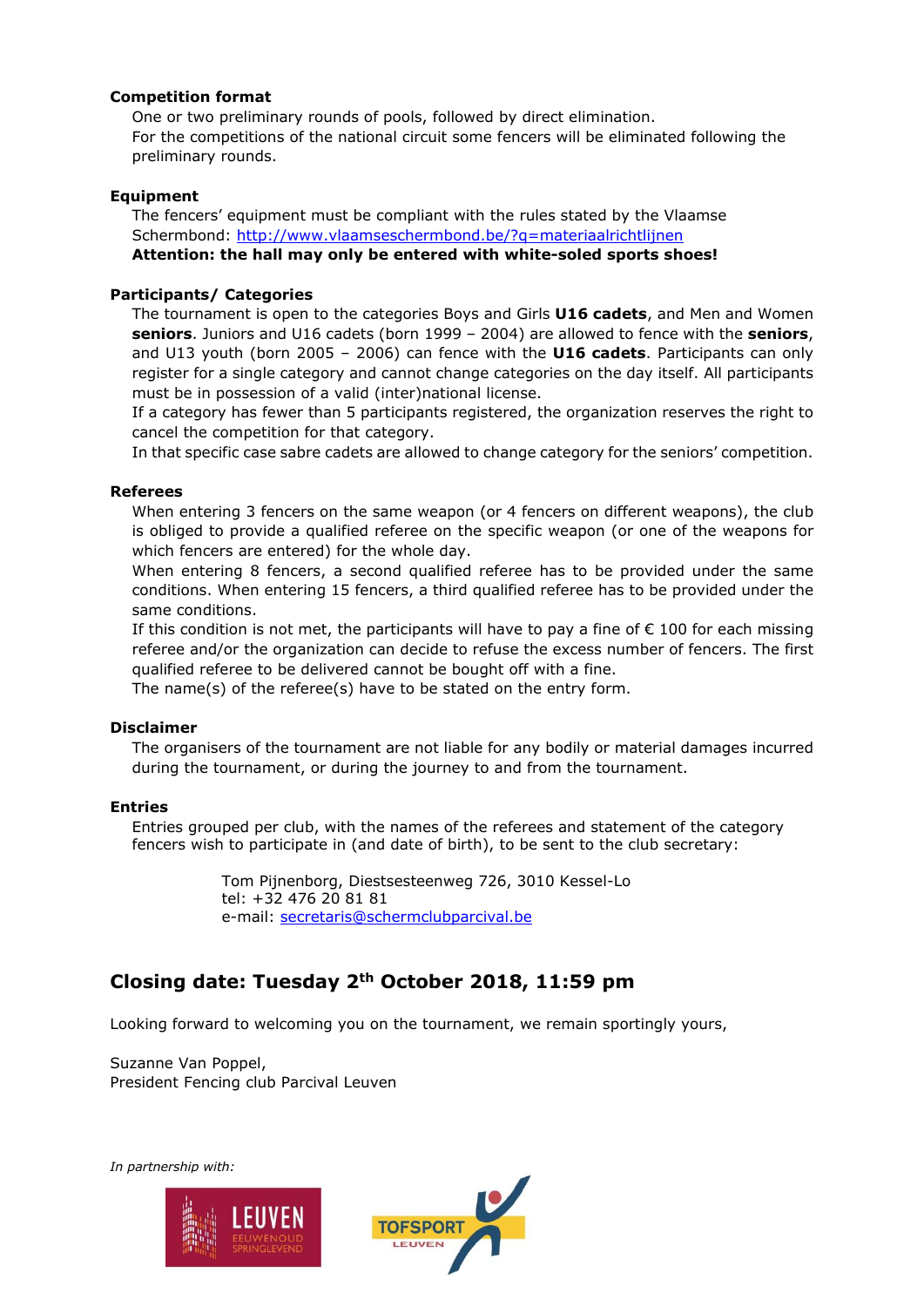**Catering:** Refreshments will be on sale throughout the day.

#### **Lodging**

Youth Hostel 'De Blauwput', Martelarenlaan 11A, B-3010 Leuven<br>tel: +32 16 63 90 62 fax: +32 16 63 90 64 e-ma e-mail: [leuven@vjh.be](mailto:leuven@vjh.be)

Hotels: addresses and information available at the Leuven tourist information service. [\(http://www.visitleuven.be/nl/overnachten\)](http://www.visitleuven.be/nl/overnachten)<br>tel: +32 16 20 30 20 fax: +32 16 20 30 03 e-mail: *toerisme@leuven.be* 



Sports center UCLL, Hertogstraat 178, 3001 Heverlee, entrance from the Kerspelstraat, access to the building through the underground garage.

Busses 4, 5 en 6 pass by the rail station (NMBS) and the sports center (stop: *Kazerne*). Information on travelling by rail:<http://www.belgianrail.be/en/Default.aspx>



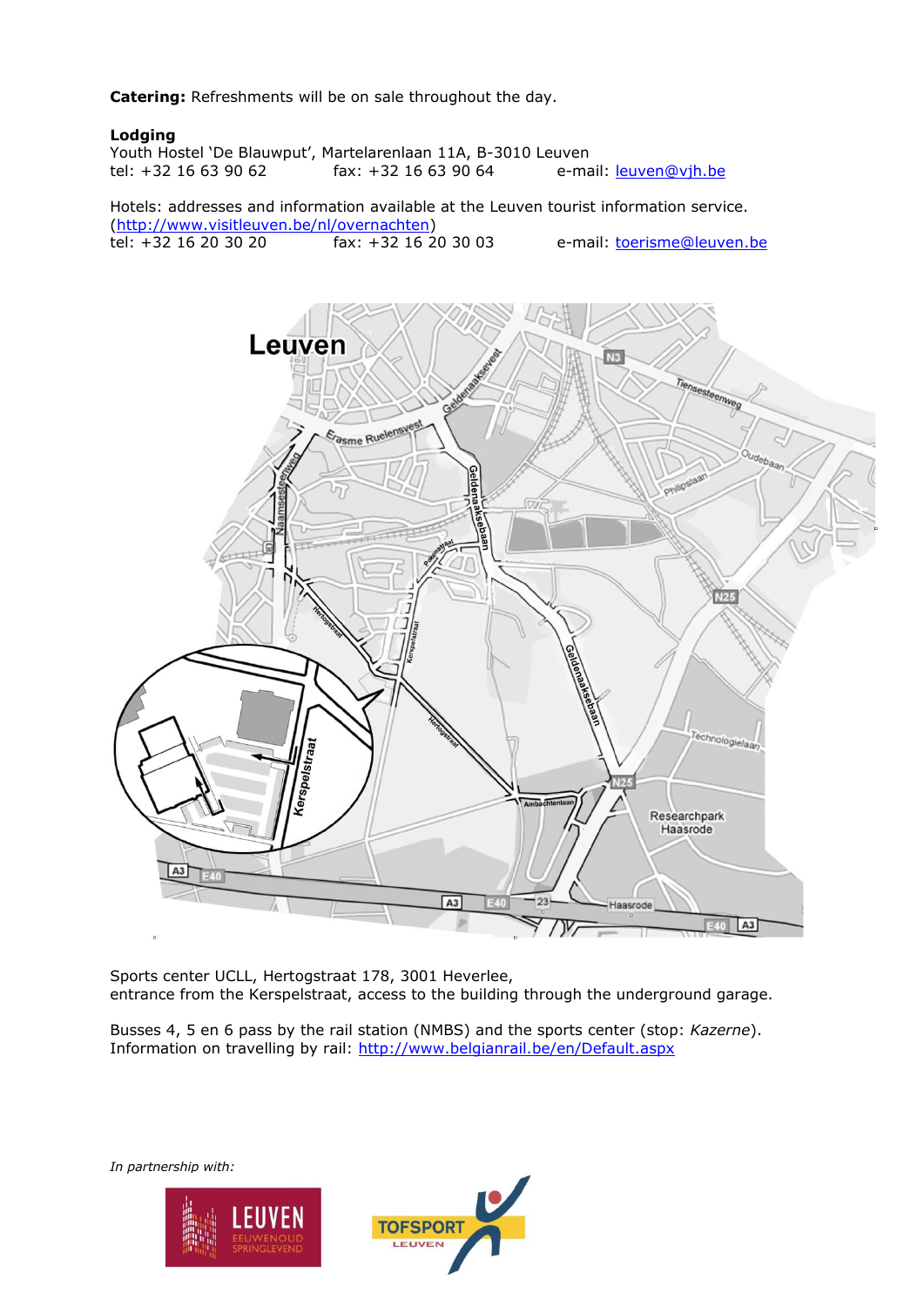# Palmares **Sabre seniors 2008-2017**

| 2008 | Men senior   | $\mathbf{1}$   | DE TROG Laurent (CE Roubaix) BEL II              |
|------|--------------|----------------|--------------------------------------------------|
|      |              | 2              | DEWILDE Thomas (Sint-Michielsgilde) BEL          |
|      |              | 3              | SCHVARTSMAN George (Sint-Michielsgilde) BEL      |
|      | Women senior | $\mathbf{1}$   | BUSINARO Aurélie (Les 3 Armes) BEL II            |
|      |              | 2              | <b>PROKESOVA Eva (Parcival) CZE</b>              |
|      |              | 3              | VAN DONGEREN Jamie (SV Deropement) NED           |
|      |              |                |                                                  |
| 2009 | Men senior   | $\mathbf{1}$   | VAN HOLSBEKE Seppe (Sint-Michielsgilde) BEL      |
|      |              | 2              | DE TROG Laurent (Sint-Michielsgilde) BEL II      |
|      |              | 3              | BREYNE Servaas (Sint-Michielsgilde) BEL I        |
|      | Women senior | $\mathbf{1}$   | MUNZ Eva (FC Künzelsau) GER                      |
|      |              | 2              | DUMONT Delphine (Les 3 Armes) FRA I              |
|      |              | 3              | <b>PROKESOVA Eva (Parcival) CZE</b>              |
|      |              |                |                                                  |
| 2010 | Men senior   | $\mathbf{1}$   | VAN HOLSBEKE Seppe (Sint-Michielsgilde) BEL      |
|      |              | 2              | BRANDT Lennart (Kieler MTV) GER                  |
|      |              | 3              | BOCK Christian (Kieler MTV) GER                  |
|      | Women senior | $\mathbf{1}$   | MUNZ Eva (FC Künzelsau) GER                      |
|      |              | 2              | PALINGS Sera (De Rode Loper) NED                 |
|      |              | 3              | COOREMAN Hanne (Sint-Michielsgilde) BEL I        |
|      |              |                |                                                  |
| 2011 | Men senior   | $\mathbf{1}$   | VAN HOLSBEKE Seppe (Sint-Michielsgilde) BEL I    |
|      |              | 2              | BREYNE Servaas (Sint-Michielsgilde) BEL          |
|      |              | 3              | LECCI Marco (Società Varesina) ITA I             |
|      | Women senior | $\mathbf{1}$   | LECCI Micol (Società Varesina) ITA II            |
|      |              | $\overline{2}$ | SCHEPENS Els (Sint-Michielsgilde) BEL I          |
|      |              | 3              | PALINGS Sera (De Rode Loper) NED                 |
| 2012 |              |                |                                                  |
|      | Men senior   | $\mathbf{1}$   | VAN HOLSBEKE Seppe (Sint-Michielsgilde) BEL I    |
|      |              | 2              | GOEDHART Mike (SV Deropement) NED                |
|      |              | 3              | VANDER EECKEN Nicolas (Sint-Michielsgilde) BEL   |
|      | Women senior | $\mathbf{1}$   | MUNZ Eva (FC Würth Künzelsau) GER                |
|      |              | $\overline{2}$ | CLOETENS Charlotte (SK Herckenrode) BEL          |
|      |              | 3              | PALINGS Sera (SV Pallas) NED                     |
| 2013 | Men senior   | $\mathbf{1}$   | VAN HOLSBEKE Seppe (Sint-Michielsgilde) BEL      |
|      |              | $\overline{2}$ | LECCI Marco (Società Varesina) ITA I             |
|      |              | 3              | POZZI Gilberto (Società Varesina) ITA I          |
|      |              |                | CONSTANTINI Umberto (Società del Giardino) ITA I |
|      | Women senior |                |                                                  |
|      |              | 1              | GEVAERT Alexandra (Sint-Michielsgilde) BEL I     |
|      |              | 2              | ABRAMS Jolien (Parcival) BEL I                   |
|      |              | 3              | MUNTEANU Elena (Delft Fencing Club) ROU I        |
|      |              |                | KIEFER Noémi (Società Varesina) LUX              |



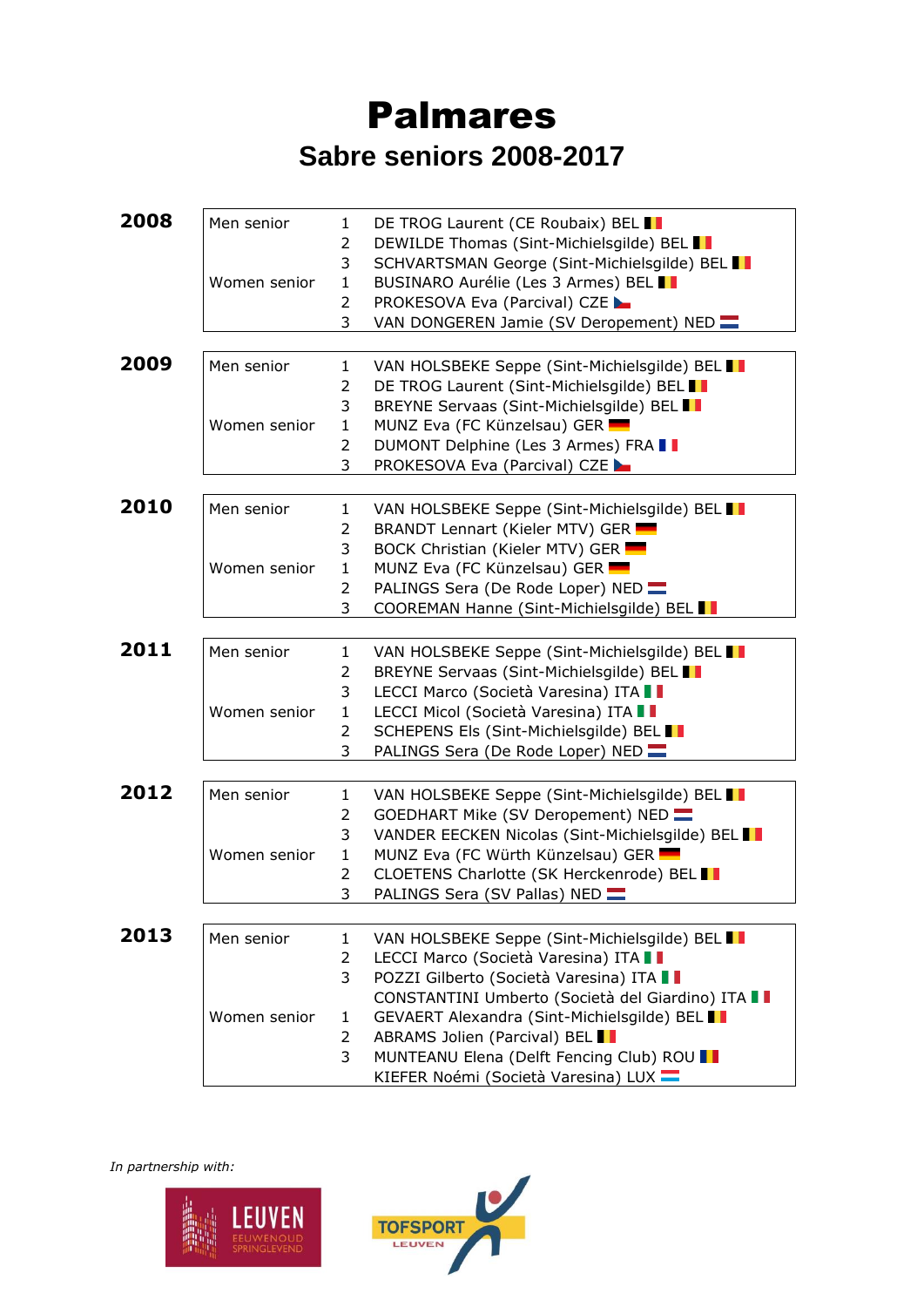| 2014 | Men senior<br>Women senior | 1<br>2<br>3<br>1<br>$\overline{2}$<br>$\overline{3}$                       | VAN HOLSBEKE Seppe (Sint-Michielsgilde) BEL<br>DE VISSCHER Jules-Emile (Sint-Michielsgilde) BEL<br>CIMINAGHI Simone (Società del Giardino) ITA I<br>JACQUES Philippe (CE Braine l'Alleud) BEL I<br>GEVAERT Alexandra (Sint-Michielsgilde) BEL<br>ABRAMS Jolien (Parcival) BEL<br>PALINGS Sera (SV Pallas) NED<br>HOFKENS Ria (De Klauwaerts) BEL I             |
|------|----------------------------|----------------------------------------------------------------------------|----------------------------------------------------------------------------------------------------------------------------------------------------------------------------------------------------------------------------------------------------------------------------------------------------------------------------------------------------------------|
| 2015 | Men senior<br>Women senior | $\mathbf{1}$<br>$\overline{2}$<br>3<br>1<br>$\overline{2}$<br>3            | JACQUES Philippe (CE Braine l'Alleud) BEL I<br>BREYNE Servaas (Sint-Michielsgilde) BEL II<br>DELATTRE Jeffrey (CE Les 3 Armes) BEL I<br>VAN DURME Egon (Sint-Michielsgilde) BEL I<br>GEVAERT Alexandra (Sint-Michielsgilde) BEL I<br>ABRAMS Jolien (Parcival) BEL I<br>COOREMAN Hanne (Sint-Michielsgilde) BEL<br>VAEREMANS Elise (Sint-Michielsgilde) BEL     |
| 2016 | Men senior<br>Women senior | $\mathbf{1}$<br>$\overline{2}$<br>3<br>$\mathbf{1}$<br>$\overline{2}$<br>3 | DE VOS Pieter (De Klauwaerts) BEL II<br>DE VISSCHER Jules-Emile (Sint-Michielsgilde) BEL I<br>JACQUES Philippe (CE Braine l'Alleud) BEL I<br>BOTTECCHIA Arnaud (Sint-Michielsgilde) BEL II<br>SMITS Sophie (SV Surtout) NED<br>GEVAERT Alexandra (Sint-Michielsgilde) BEL I<br>DELSAUX Sylvie (CRE La Sauvenière) BEL I<br>HERMESSE Emma (Le Sabre Noir) BEL I |
| 2017 | Men senior<br>Women senior | $\mathbf{1}$<br>2<br>3<br>$\mathbf{1}$<br>2<br>3                           | POIZAT Adrien (Le Sabre Noir) BEL I<br>POIZAT Alexandre (Le Sabre Noir) BEL I<br>MATHIS François (La Grande Harmonie) FRA I<br>PIMENAU Aleh (SV Scaramouche) NED<br>KOZLOVA Nina (Parcival) UKR<br>SMITS Sophie (SV Surtout) NED<br>BUITENHUIS Marleen (SV Porthos) NED<br>DI MARTINO Katalin (TSV Bayer Dormagen) GER                                         |